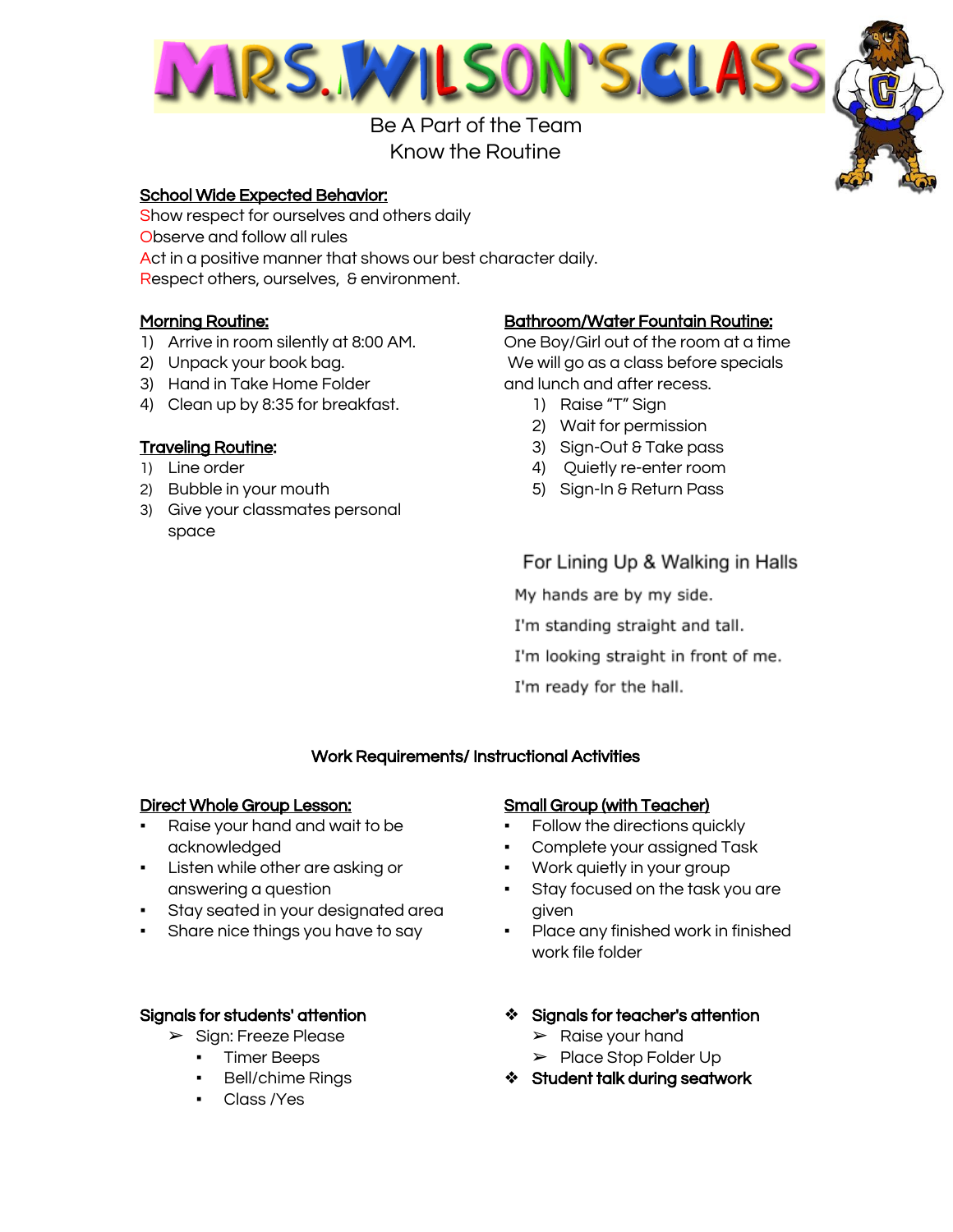

- ➢ Voice Levels
- 0- Silence
- 1- Partner Whisper
- 2- Table Talk
- 3-Presenter
- 4- Outside Playground (Not in class)

# ❖ Activities to do when work is done

- ➢ Read, Write or Draw
- ➢ Silent choice craft

# Station and Center Work (independent)

## Expected behavior in Station

- $\triangleright$  Go directly to your assigned seat
- $\blacktriangleright$  Listen/read the directions
- $\triangleright$  Participate in activity
- $\blacktriangleright$  Clean /Set-up for next group

## Expected behavior of students not in group

- Do not interrupt other groups
- Complete your assignments
	- Silent signal for help

Classroom Seating

Student will have flexible seating and may earn the choice of seating options like pillows, benches and rug. Students may be assigned a seat if needed by the teacher.

Teacher's desk and area is for the teacher. Do not remove any material or items without a teacher's direct request.

# **Community Supplies**

All supplies are shared as a class and kept in a centralized location.. We will spend time in the first weeks of school learning how to share and care for all of our learning tools.

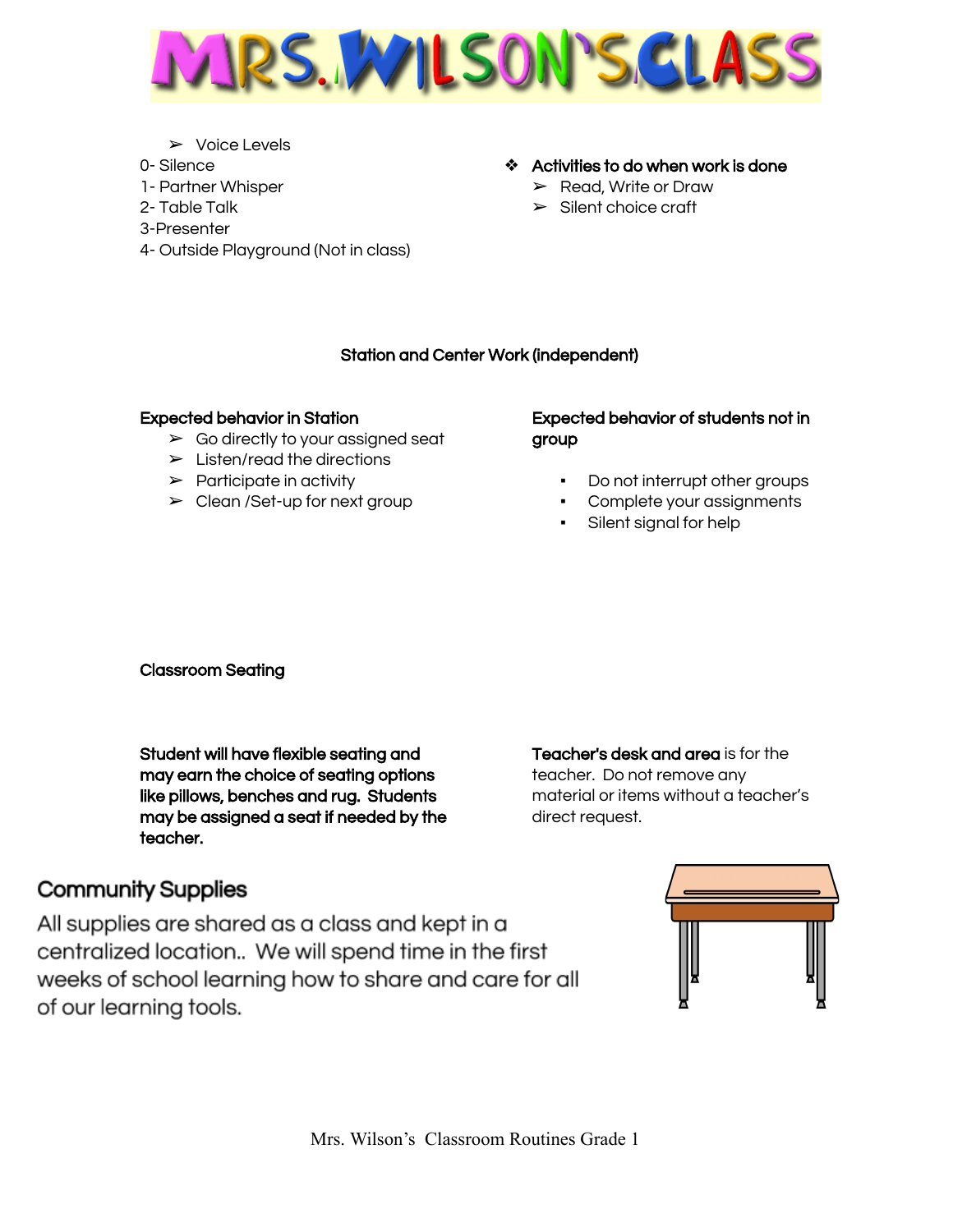MARS. WILLSON'S GLA

# School Areas

## Hallway

- Walk to the right (or where the teacher asks you to walk)
- Keep quiet
- Keep hands by your side
- Drink only when permitted

# Lunchroom

- Enter quietly
- Stay in line
- Use good manners ▪ Remain seated until
- dismissed
- Be clean

## Restroom

- Be quick
- Be quiet
- Be clean(wash hands)



Grading Procedures

# Grading Scale

S= Satisfactory N=Needs Improvement U=Unsatisfactory

# All Papers

Finished work should be placed in file folder. Corrected Assignments will be placed in student's Bee Folder. Projects and papers will be assigned with a rubric outlining the possible points. Students will have a clear understanding of expectations. All work will be graded. Excellent work will be added to Wilson's Wall of Fame.

- Heading all papers with Name and Date
- All Work Should ALWAYS be completed in PENCIL
- Students will use pens to publish final drafts of writing.
- All work must be neat and legible (sloppy papers maybe be returned for redo)

# Homework

1st grade students should read or be read to each night for 10-15 min. Study sight words, word work and complete monthly homework calendar.

Paper Homework will be graded with check system  $\sqrt{+}$ ,  $\sqrt{}$  or  $\sqrt{-}$ 

Mrs. Wilson's Classroom Routines Grade 1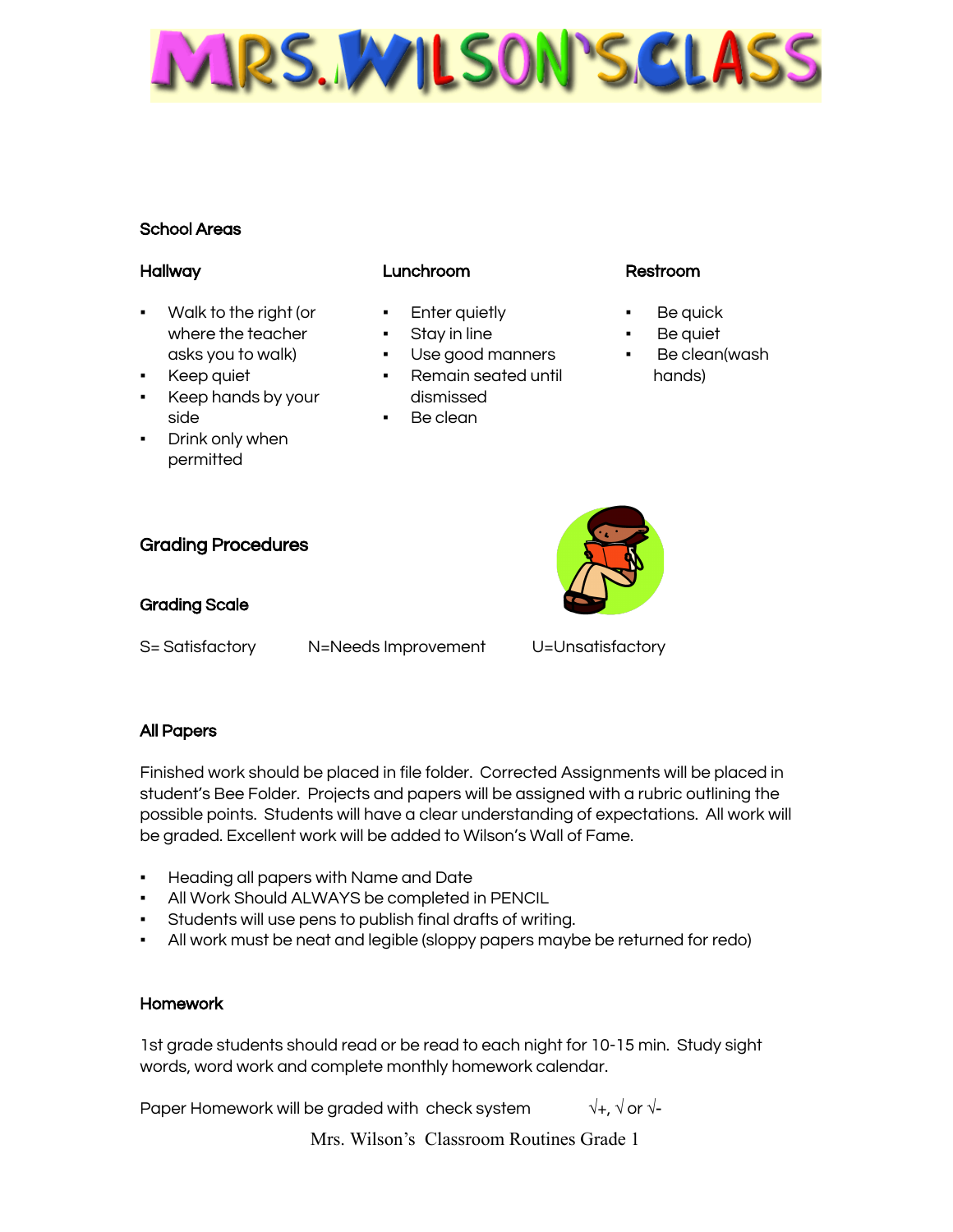

- Always Read for Minimum of 10 minutes
- Return Papers unfolded and wrinkle free





- ❖ PM Jobs will be called at the end of the day
- ❖ Individual students must have a clear table and floor. Student will put away any borrowed supplies or equipment.
- ❖ Dismissing class
	- ➢ Closing Circle
	- ➢ Students will always move in number order
	- $\triangleright$  Do not return to classroom unattended unless directed by a teacher

## Student helpers

All students will have responsibility for ensuring the smooth functioning of the classroom. However the classroom jobs are also a privilege. Student must meet behavior and citizenship expectation to participate.

- ❖ Poem Leader (AM)  $\blacktriangleright$  Read and Lead Weekly Poem
- ❖ Homework Helpers(AM)
	- $\triangleright$  Stamp the work of completed student work
	- ➢ Correct worksheets
	- $\triangleright$  Dot Behavior Calendar
- ❖ Pencil Sharpener
	- ➢ Sharpen and Count pencils before morning meeting and after lunch
- ❖ Librarians(2)(PM)
	- $\triangleright$  Catalog new books
- $\triangleright$  Straighten shelves
- ❖ Plant Keeper(PM)  $\blacktriangleright$  Check plant water if needed
- ❖ Table Washer(2)(PM)
- $\triangleright$  Spray wipe desk
	- clean
- ❖ Sweeper(PM)
	- $\triangleright$  Sweep floor clean
- ❖ Writing Center Monitor(PM)
	- $\triangleright$  Return all materials to desk in proper place
- ❖ Math Center Monitor(PM)
	- $\triangleright$  Return all materials to proper place
- ❖ Game Center Monitor(PM)
	- $\triangleright$  Return all materials to proper place
- ❖ Board Washer(PM)  $\blacktriangleright$  Erase board, Wipe clean if needed
- ❖ Chair Stacker (PM)
	- $\triangleright$  Stack chair and place by the wall
- ❖ Messenger/Alternat
	- e
	- $\triangleright$  Send messages for teacher to other teachers or to office. IF another person is absent the messenger will

Mrs. Wilson's Classroom Routines Grade 1